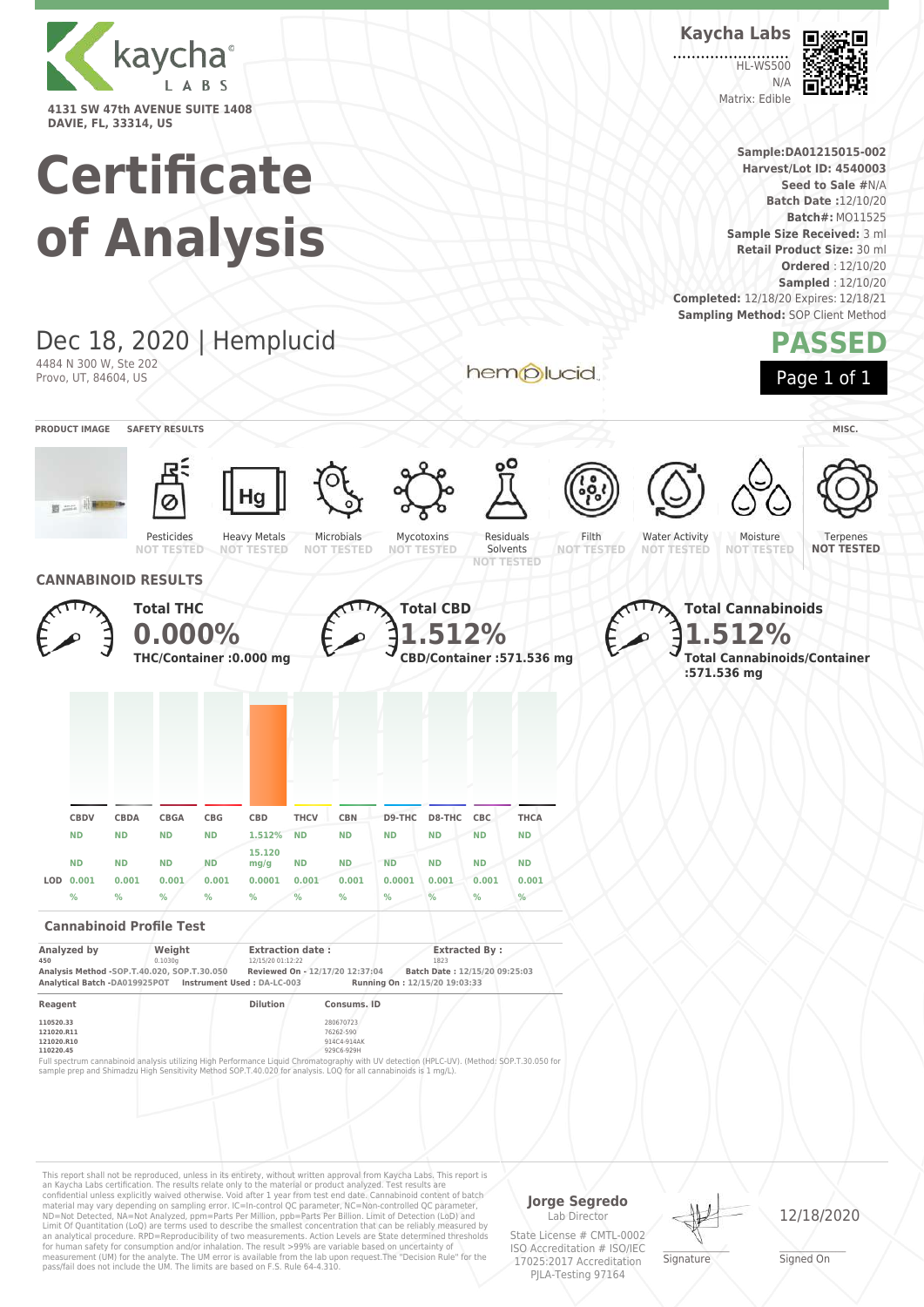

**Denver, CO, 80204, USA**

## **Certificate of Analysis**

**Phytatech Labs** 

HL-WS500  $N/4$ Matrix: Infused



**Sample:DE10106003-009 Harvest/Lot ID: 4540003 Seed to Sale #**1A400031269FB2B000000887 **Batch Date :**12/08/20 **Batch#:** MO11525 **Sample Size Received:** 1 units **Retail Product Size:** 30 **Ordered** : 01/06/21 **Sampled** : 01/06/21 **Completed:** 01/09/21 Expires: 01/09/22 **Sampling Method:** SOP-024



### Jan 09, 2021 | Hemplucid

License # NA 4844 N. 300 W. Ste. 202 Provo, CO, 84604, US

**SAFETY RESULTS** MISC.





















hemplucid









Pesticides **NOT TESTED**

**PASSED PASSED**

Mycotoxins **NOT TESTED**

Solvents **NOT TESTED**

Filth

**NOT TESTED NOT TESTED** Water Activity Moisture

**TESTED NOT** 

Homogeneity **NOT TESTED** Terpenes

**NOT TESTED**

This report shall not be reproduced, unless in its entirety, without written approval from Phytatech Labs. This report<br>is an Phytatech Labs certification. The results relate only to the material or product analyzed. Test

#### **Stephen Goldman**

Lab Director State License # 405R-00011 405-00008 ISO Accreditation # 4331.01

LA

\_\_\_\_\_\_\_\_\_\_\_\_\_\_\_\_\_\_\_ Signature

01/09/2021

\_\_\_\_\_\_\_\_\_\_\_\_\_\_\_\_\_\_\_ Signed On